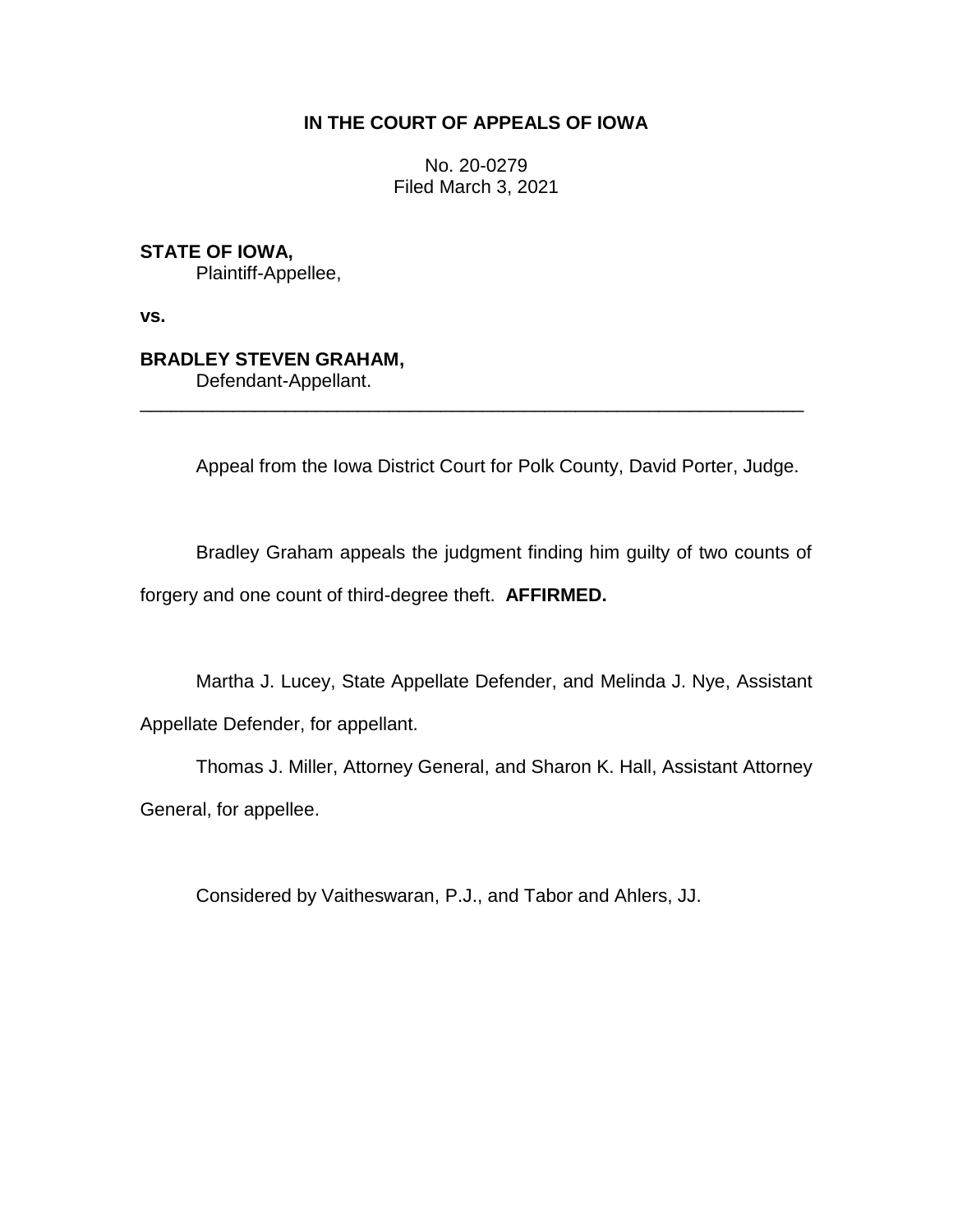### **AHLERS, Judge.**

 $\overline{a}$ 

On June 10, 2019, Bradley Graham entered a branch of a credit union to cash a check. Graham had an account at the credit union and was known to the tellers. The check Graham presented was made payable to Graham in the amount of \$995.56 and purported to be drawn on the account of "Fawn Manufactering." Despite the spelling error and other facial issues with the check,<sup>1</sup> a teller cashed it for Graham.

About four hours later, Graham returned to the credit union and presented a second check to cash to the same teller. The second check was in the same amount as the first and appeared to be identical in all respects except the second check bore a check number one number higher than the first. The teller became suspicious of the similarities between the checks, finding it particularly odd that the same customer would have a second check for an identical amount dated on the same date. The teller took the second check to the credit union manager.

The manager determined both checks were counterfeit and confronted Graham. During their conversation, Graham stated the checks were payment for landscaping work he had done and the sequential check numbers had to do with back pay he was owed. The manager learned Graham had already spent the cash received from cashing the first check. When Graham was informed the credit union would not cash the second check and he would need to reimburse the credit union for the proceeds of the first check, Graham agreed to a repayment plan.

 $1$  The teller noted the check was "a little off," but it "didn't really raise a flag." Closer scrutiny of the check later revealed it had mismatched routing numbers, fonts of different sizes, and lighter printing on some areas.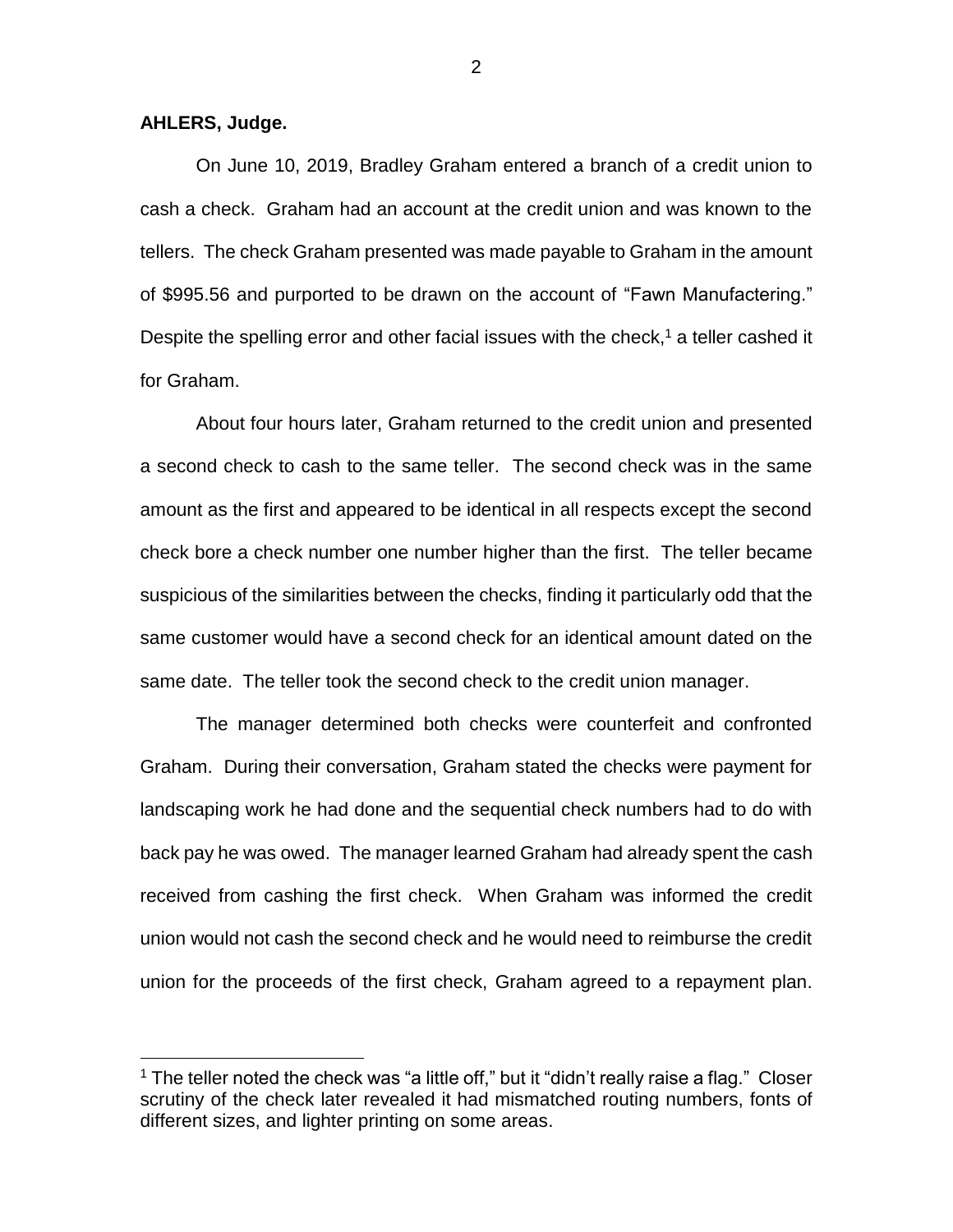However, after being allowed to leave, Graham did not return to the credit union. He did not reimburse the credit union and did not contact the manager. The manager contacted the police.

Police investigation revealed Graham had been employed by Fawn Manufacturing for about one month approximately two years prior to the dates on the checks. Graham did not do any landscaping or other work for Fawn in 2019, and Fawn did not owe him any back pay.

Graham was charged with two counts of forgery and one count of theft in the third degree. The jury found Graham guilty as charged. Graham appeals, challenging the sufficiency of the evidence on all three counts.

### **I. Issues Presented**

Regarding the forgery counts, Graham asserts there is insufficient evidence to establish he knew the checks were altered or created without permission of the account holder. Regarding the theft count, he asserts there is insufficient evidence to establish he knowingly deceived the credit union when presenting the first check.

## **II. Standard of Review**

Claims of insufficiency of the evidence are reviewed for correction of errors at law. *State v. Benson*, 919 N.W.2d 237, 241 (Iowa 2018). "We will uphold the verdict on a sufficiency-of-evidence claim if substantial evidence supports it." *State v. Schiebout*, 944 N.W.2d 666, 670 (Iowa 2020). "Evidence is substantial 'if, when viewed in the light most favorable to the State, it can convince a rational jury that the defendant is guilty beyond a reasonable doubt.'" *Id*. (quoting *State v. Trane*, 934 N.W.2d 447, 455 (Iowa 2019)). "In reviewing challenges to the sufficiency of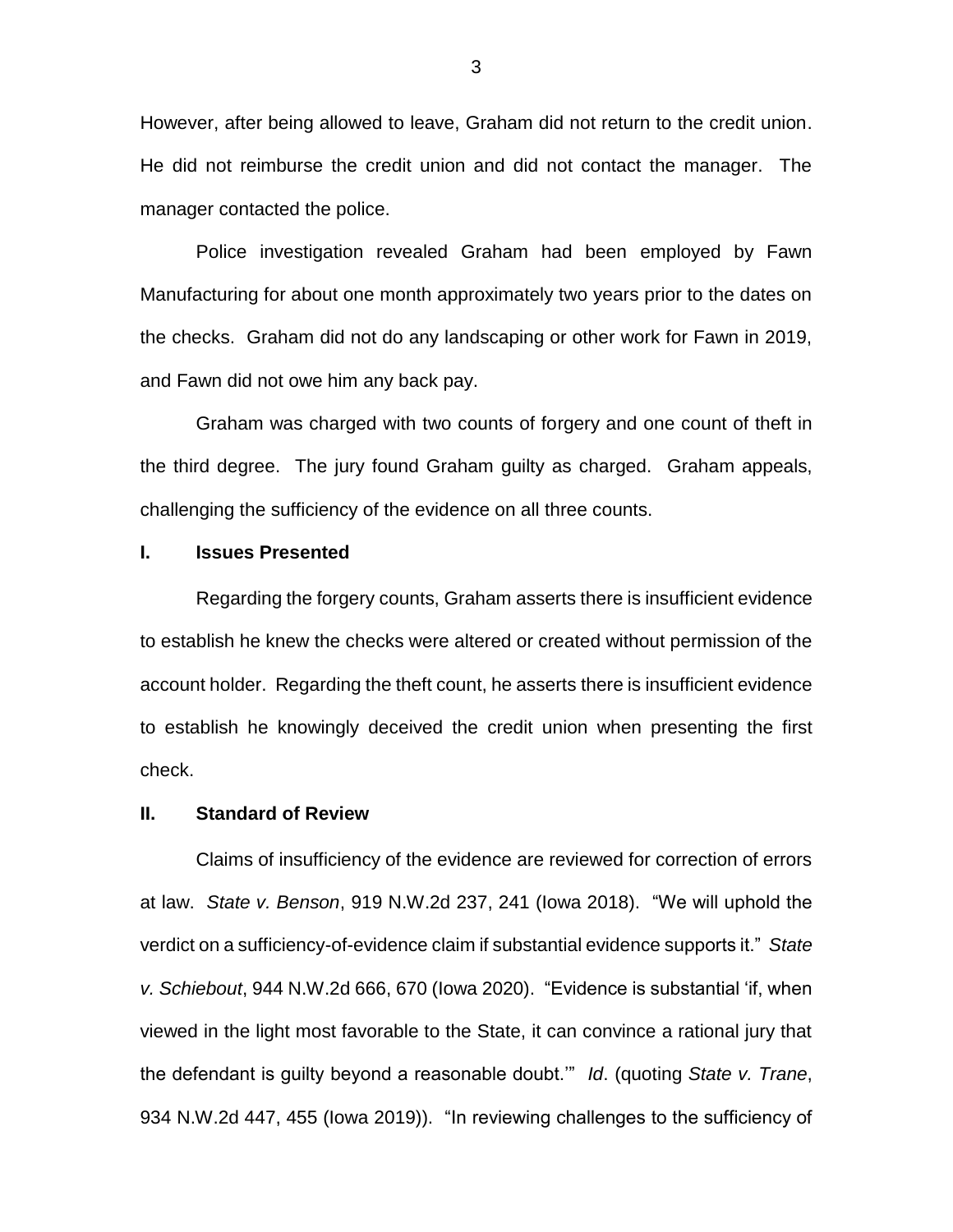evidence supporting a guilty verdict, courts consider all of the record evidence viewed in the light most favorable to the State, including all reasonable inferences that may be fairly drawn from the evidence." *State v. Reed*, 875 N.W.2d 693, 704 (Iowa 2016) (quoting *State v. Sanford*, 814 N.W.2d 611, 615 (Iowa 2012)).

#### **III. Discussion**

 $\overline{a}$ 

Graham challenges the sufficiency of the evidence supporting the knowledge element of each charge: with respect to the forgery charges, the requirement that he "knew the check was altered or created without the permission of the account holder"; and with respect to the theft charge the requirement that he "knowingly deceived the credit union by uttering the check." 2

Graham bases his challenge on the fact there was no direct evidence he knew of the counterfeit nature of the checks. He claims the State's evidence of his knowledge amounts to no more than "speculation, suspicion and conjecture." *See State v. Schlitter*, 881 N.W.2d 380, 389 (Iowa 2016) (noting substantial evidence requires a fair inference of guilt and "not merely suspicion, speculation, or conjecture").

While Graham might be right that there was no direct evidence of his knowledge, there is ample circumstantial evidence. *See State v. Ernst*, N.W.2d. \_\_\_, \_\_\_, 2021 WL 297250, at \*5 (Iowa 2021) (recognizing direct and circumstantial evidence as equally probative). "Knowledge is seldom capable of

 $2$  Because these are the definitions the court provided in the jury marshaling instructions, and Graham did not object, they are law of the case. *See State v. Canal*, 773 N.W.2d 528, 530 (Iowa 2009) (holding when no objection to instructions is made at trial, "the jury instructions become the law of the case for purposes of our review of the record for sufficiency of the evidence").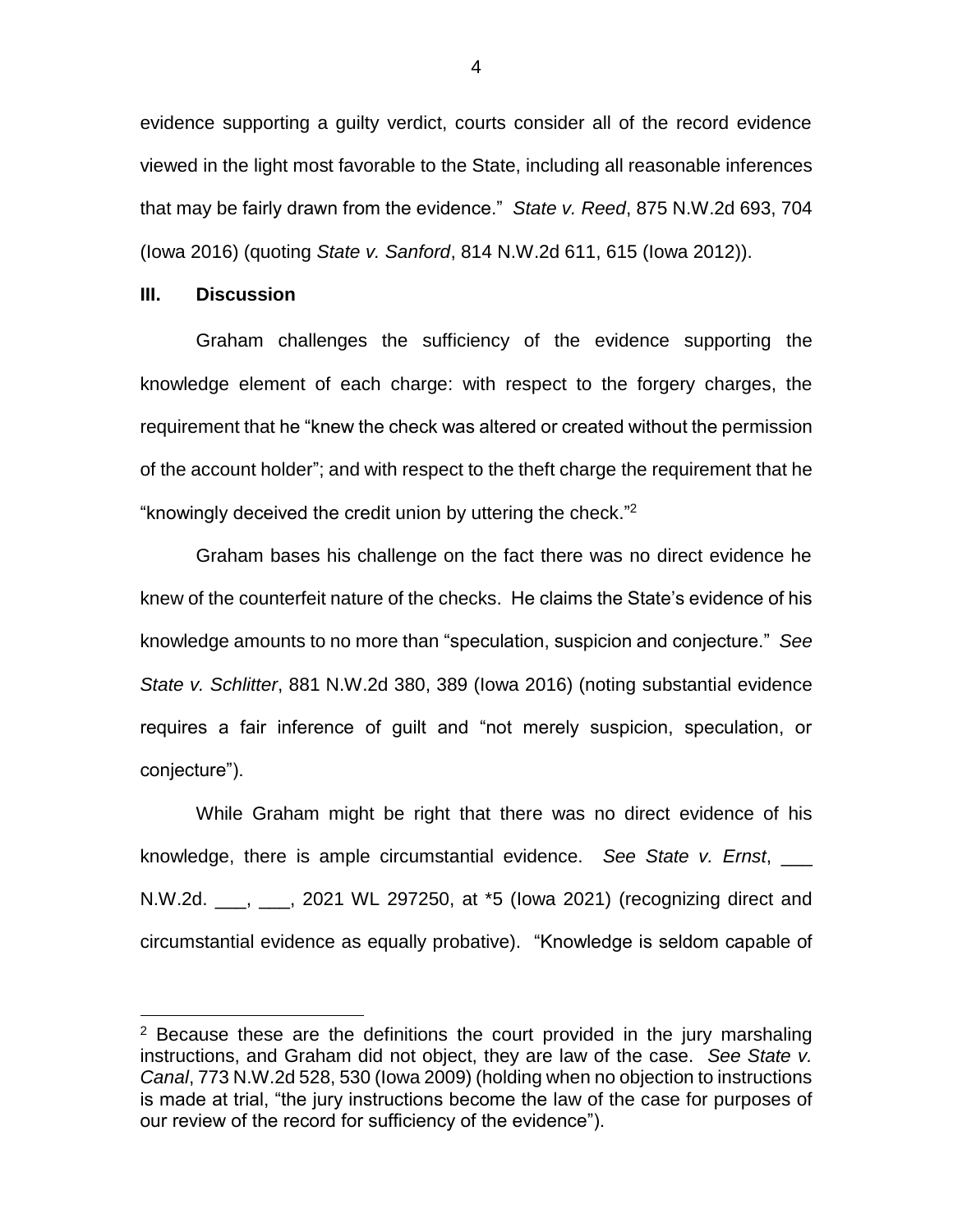direct proof but is usually inferred from surrounding circumstances." *State v. Boose*, 202 N.W.2d 368, 370 (Iowa 1972). The surrounding circumstances in this case provide proof of Graham's knowledge that goes beyond mere suspicion, speculation, or conjecture.

Graham presented two sequentially-numbered checks dated the same day in the same amount. A rational jury could conclude this should have raised the same suspicions of authenticity of the checks to Graham as they did to the teller, negating Graham's suggestion that he was unaware of the counterfeit nature of the checks. Additionally, Graham presented one check, was successful in cashing it, and returned to cash the identically-dated second check. A rational jury could view this sequence of events as a calculated plan by Graham to do a test run with the first check, and, having success with the test run, return to cash the second check.

Additionally, Graham's conduct during his interview with the credit union manager supports a finding Graham knew of the counterfeit nature of the checks. First, there is the issue of Graham's story about the checks. Graham told the manager the checks were for landscaping work he had done. His explanation for having the second check was that it was for back pay he was owed. However, the evidence at trial established Graham had not worked at Fawn Manufacturing for over two years, was owed no back pay, and had done no landscaping work for Fawn Manufacturing. Based on this evidence, a rational jury could conclude Graham was weaving a false story about the checks and he was doing so because he knew the checks were fraudulent. *See Ernst*, 2021 WL 297250, at \*4 ("[A] false story told by a defendant to explain or deny a material fact against him is by itself